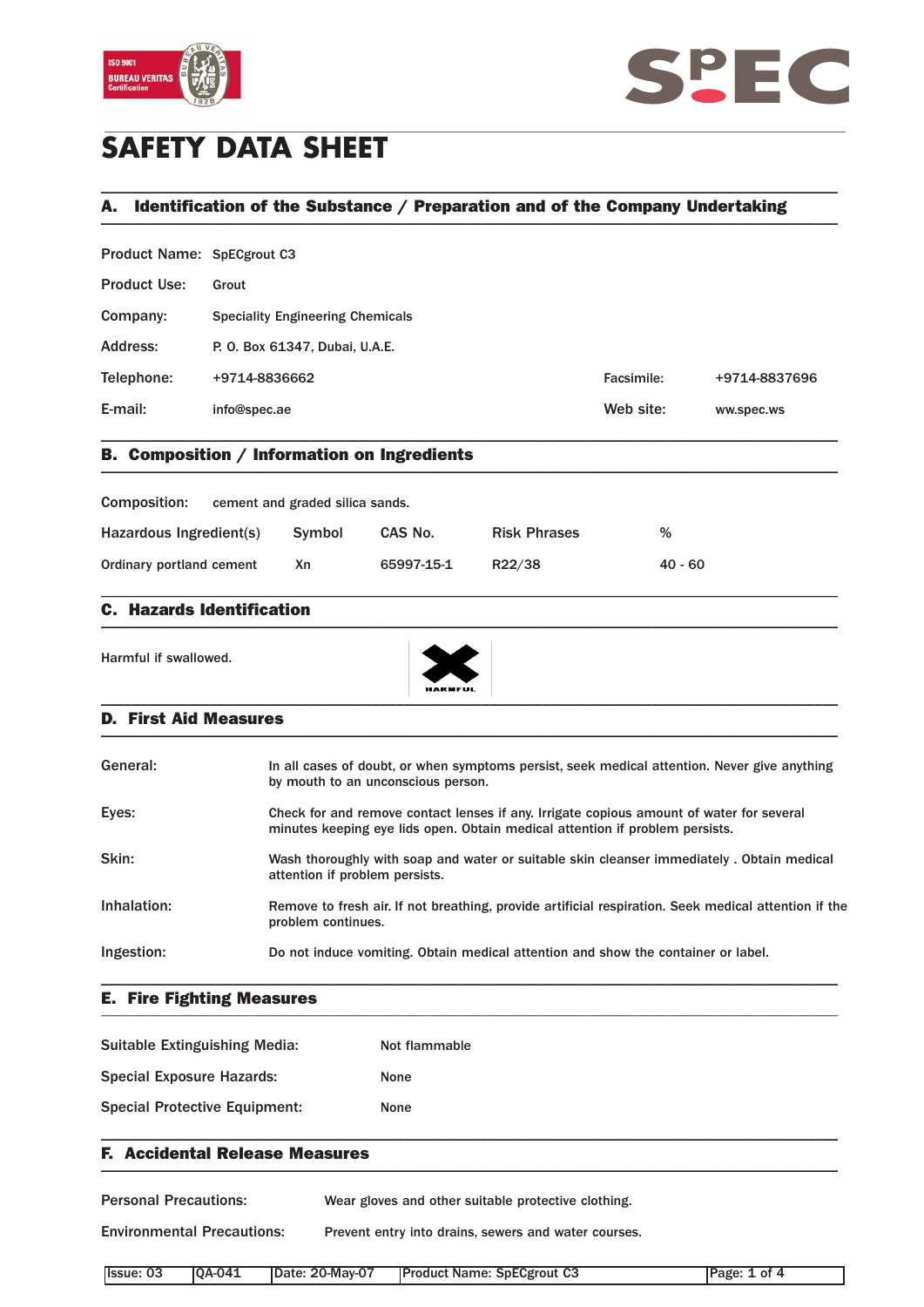Decontamination Procedures: Gather into containers. Avoid the formation of dust in atmosphere. Residues may be flushed to drain with large volume of water.

### G. Handling and Storage \_\_\_\_\_\_\_\_\_\_\_\_\_\_\_\_\_\_\_\_\_\_\_\_\_\_\_\_\_\_\_\_\_\_\_\_\_\_\_\_\_\_\_\_\_\_\_\_\_\_\_\_\_\_\_\_\_\_\_\_\_\_\_\_\_\_\_\_\_\_\_\_\_\_\_\_\_\_\_\_\_\_\_\_\_\_\_\_\_\_\_\_\_\_\_

| Handling:        | Avoid creating dust. Use eye/face protection. Ensure adequate ventilation. |
|------------------|----------------------------------------------------------------------------|
| Storage:         | Store in cool dry and cool area.                                           |
| Decontamination: | Gather into containers. Avoid formation of dust in atmosphere.             |

\_\_\_\_\_\_\_\_\_\_\_\_\_\_\_\_\_\_\_\_\_\_\_\_\_\_\_\_\_\_\_\_\_\_\_\_\_\_\_\_\_\_\_\_\_\_\_\_\_\_\_\_\_\_\_\_\_\_\_\_\_\_\_\_\_\_\_\_\_\_\_\_\_\_\_\_\_\_\_\_\_\_\_\_\_\_\_\_\_\_\_\_\_\_\_

\_\_\_\_\_\_\_\_\_\_\_\_\_\_\_\_\_\_\_\_\_\_\_\_\_\_\_\_\_\_\_\_\_\_\_\_\_\_\_\_\_\_\_\_\_\_\_\_\_\_\_\_\_\_\_\_\_\_\_\_\_\_\_\_\_\_\_\_\_\_\_\_\_\_\_\_\_\_\_\_\_\_\_\_\_\_\_\_\_\_\_\_\_\_\_

### H. Exposure Controls / Personal Protection \_\_\_\_\_\_\_\_\_\_\_\_\_\_\_\_\_\_\_\_\_\_\_\_\_\_\_\_\_\_\_\_\_\_\_\_\_\_\_\_\_\_\_\_\_\_\_\_\_\_\_\_\_\_\_\_\_\_\_\_\_\_\_\_\_\_\_\_\_\_\_\_\_\_\_\_\_\_\_\_\_\_\_\_\_\_\_\_\_\_\_\_\_\_\_

| Occupational Exposure Limits : None assigned                 |                                                   |                                    |                                                                                                                                                           |
|--------------------------------------------------------------|---------------------------------------------------|------------------------------------|-----------------------------------------------------------------------------------------------------------------------------------------------------------|
| <b>Substance</b>                                             | 8 Hour TWA                                        | <b>STEL</b>                        | Source/Other Information                                                                                                                                  |
| Silica amorphous:<br>total inhalable dust<br>respirable dust | 5 mgm $^{-3}$<br>$3 \text{ mm}^3$                 |                                    | <b>EH 40</b>                                                                                                                                              |
| Portland cement:<br>total inhalable dust<br>respirable dust  | $10 \text{ mgm}$ <sup>-3</sup><br>$5$ mgm $^{-3}$ |                                    | <b>EH 40</b>                                                                                                                                              |
| <b>Engineering Control Measures:</b>                         |                                                   | protective equipment must be used. | Atmospheric levels of dust must be maintained within the Occupational Exposure<br>Standard. Where mechanical methods are inadequate, appropriate personal |

Personal Protective Equipment: Impervious gloves (eg PVC). Goggles. Approved dust mask.

### I. Physical and Chemical Properties \_\_\_\_\_\_\_\_\_\_\_\_\_\_\_\_\_\_\_\_\_\_\_\_\_\_\_\_\_\_\_\_\_\_\_\_\_\_\_\_\_\_\_\_\_\_\_\_\_\_\_\_\_\_\_\_\_\_\_\_\_\_\_\_\_\_\_\_\_\_\_\_\_\_\_\_\_\_\_\_\_\_\_\_\_\_\_\_\_\_\_\_\_\_\_

| <b>Physical State:</b>  | Solid-Powder             |
|-------------------------|--------------------------|
| Colour:                 | Grey                     |
| Odour:                  | $\overline{\phantom{a}}$ |
| Flash Point °C:         | $\overline{\phantom{a}}$ |
| <b>SG/Bulk Density:</b> | 1950 $kg/m^3$            |
| Solubility:             | Insoluble                |
|                         |                          |

\_\_\_\_\_\_\_\_\_\_\_\_\_\_\_\_\_\_\_\_\_\_\_\_\_\_\_\_\_\_\_\_\_\_\_\_\_\_\_\_\_\_\_\_\_\_\_\_\_\_\_\_\_\_\_\_\_\_\_\_\_\_\_\_\_\_\_\_\_\_\_\_\_\_\_\_\_\_\_\_\_\_\_\_\_\_\_\_\_\_\_\_\_\_\_

#### J. Stability and Reactivity  $\blacksquare$

| Stability:                        | Stable under recommended conditions.       |
|-----------------------------------|--------------------------------------------|
| Conditions to avoid:              | Exposure to air. Contamination with water. |
| Materials to avoid:               | None.                                      |
| Hazardous decomposition products: | None.                                      |
|                                   |                                            |

### K. Toxicological Information \_\_\_\_\_\_\_\_\_\_\_\_\_\_\_\_\_\_\_\_\_\_\_\_\_\_\_\_\_\_\_\_\_\_\_\_\_\_\_\_\_\_\_\_\_\_\_\_\_\_\_\_\_\_\_\_\_\_\_\_\_\_\_\_\_\_\_\_\_\_\_\_\_\_\_\_\_\_\_\_\_\_\_\_\_\_\_\_\_\_\_\_\_\_\_

Cement, cementitious grouts and mortars are known to cause both irritant and allergic contact dermatitis. Causes burns when wet.

Harmful by inhalation and if swallowed.

| Issue: 03 | <b>0A-041</b> | Date: 20-Mav-07 | <b>Product Name: SpECgrout C3</b> | Page: 2 of 4 |
|-----------|---------------|-----------------|-----------------------------------|--------------|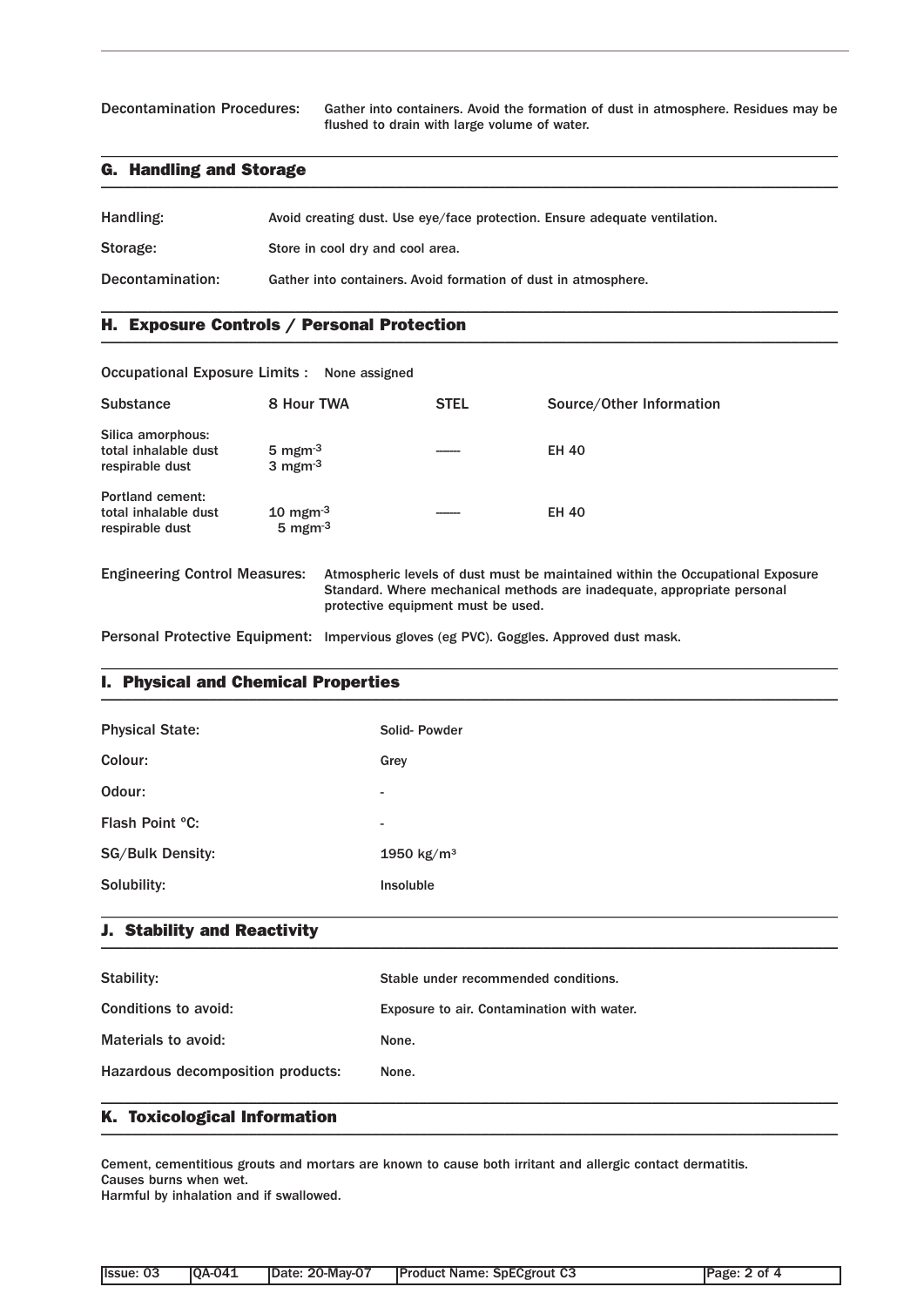#### L. Ecological Information \_\_\_\_\_\_\_\_\_\_\_\_\_\_\_\_\_\_\_\_\_\_\_\_\_\_\_\_\_\_\_\_\_\_\_\_\_\_\_\_\_\_\_\_\_\_\_\_\_\_\_\_\_\_\_\_\_\_\_\_\_\_\_\_\_\_\_\_\_\_\_\_\_\_\_\_\_\_\_\_\_\_\_\_\_\_\_\_\_\_\_\_\_\_\_

When used and disposed as intended, no adverse environmental effects are foreseen. Expected to be not readily biodegradable. Bio-accumulative potential and ecotoxicity are not determined.

\_\_\_\_\_\_\_\_\_\_\_\_\_\_\_\_\_\_\_\_\_\_\_\_\_\_\_\_\_\_\_\_\_\_\_\_\_\_\_\_\_\_\_\_\_\_\_\_\_\_\_\_\_\_\_\_\_\_\_\_\_\_\_\_\_\_\_\_\_\_\_\_\_\_\_\_\_\_\_\_\_\_\_\_\_\_\_\_\_\_\_\_\_\_\_

\_\_\_\_\_\_\_\_\_\_\_\_\_\_\_\_\_\_\_\_\_\_\_\_\_\_\_\_\_\_\_\_\_\_\_\_\_\_\_\_\_\_\_\_\_\_\_\_\_\_\_\_\_\_\_\_\_\_\_\_\_\_\_\_\_\_\_\_\_\_\_\_\_\_\_\_\_\_\_\_\_\_\_\_\_\_\_\_\_\_\_\_\_\_\_

\_\_\_\_\_\_\_\_\_\_\_\_\_\_\_\_\_\_\_\_\_\_\_\_\_\_\_\_\_\_\_\_\_\_\_\_\_\_\_\_\_\_\_\_\_\_\_\_\_\_\_\_\_\_\_\_\_\_\_\_\_\_\_\_\_\_\_\_\_\_\_\_\_\_\_\_\_\_\_\_\_\_\_\_\_\_\_\_\_\_\_\_\_\_\_

#### M. Disposal Considerations \_\_\_\_\_\_\_\_\_\_\_\_\_\_\_\_\_\_\_\_\_\_\_\_\_\_\_\_\_\_\_\_\_\_\_\_\_\_\_\_\_\_\_\_\_\_\_\_\_\_\_\_\_\_\_\_\_\_\_\_\_\_\_\_\_\_\_\_\_\_\_\_\_\_\_\_\_\_\_\_\_\_\_\_\_\_\_\_\_\_\_\_\_\_\_

Disposal must be in accordance with local and national legislation.

Do not allow to enter into drains or watercourses. Material and container must be disposed as hazardous waste.

### N. Transport Information \_\_\_\_\_\_\_\_\_\_\_\_\_\_\_\_\_\_\_\_\_\_\_\_\_\_\_\_\_\_\_\_\_\_\_\_\_\_\_\_\_\_\_\_\_\_\_\_\_\_\_\_\_\_\_\_\_\_\_\_\_\_\_\_\_\_\_\_\_\_\_\_\_\_\_\_\_\_\_\_\_\_\_\_\_\_\_\_\_\_\_\_\_\_\_

| <b>Proper Shipping name:</b>  | Cement powder            |                                            |    |
|-------------------------------|--------------------------|--------------------------------------------|----|
| <b>UN Number:</b>             |                          | Not classified as hazardous for transport. |    |
| Class:                        |                          |                                            |    |
| Subsidiary risk:              | ٠                        |                                            |    |
| Packaging group:              | $\overline{\phantom{a}}$ |                                            |    |
| Label:                        | ٠                        |                                            |    |
| <b>Additional information</b> |                          |                                            |    |
| <b>ADR-HIN:</b>               | $\overline{\phantom{0}}$ |                                            |    |
| <b>IMDG-EMS:</b>              | -                        | <b>Marine Pollutant:</b>                   | No |
| IMO:                          |                          |                                            |    |

\_\_\_\_\_\_\_\_\_\_\_\_\_\_\_\_\_\_\_\_\_\_\_\_\_\_\_\_\_\_\_\_\_\_\_\_\_\_\_\_\_\_\_\_\_\_\_\_\_\_\_\_\_\_\_\_\_\_\_\_\_\_\_\_\_\_\_\_\_\_\_\_\_\_\_\_\_\_\_\_\_\_\_\_\_\_\_\_\_\_\_\_\_\_\_

### O. Regulatory Information \_\_\_\_\_\_\_\_\_\_\_\_\_\_\_\_\_\_\_\_\_\_\_\_\_\_\_\_\_\_\_\_\_\_\_\_\_\_\_\_\_\_\_\_\_\_\_\_\_\_\_\_\_\_\_\_\_\_\_\_\_\_\_\_\_\_\_\_\_\_\_\_\_\_\_\_\_\_\_\_\_\_\_\_\_\_\_\_\_\_\_\_\_\_\_

| <b>EU Regulations:</b>        | The product is labeled as follows, in accordance with local regulations.                                                                                                                                                                                                                             |
|-------------------------------|------------------------------------------------------------------------------------------------------------------------------------------------------------------------------------------------------------------------------------------------------------------------------------------------------|
| Hazard Symbol(s):             | Xn                                                                                                                                                                                                                                                                                                   |
| <b>Contains:</b>              | <b>OPC</b>                                                                                                                                                                                                                                                                                           |
| <b>Risk Phrases:</b>          | R22 - Harmful if swallowed.<br>R36 - Irritating to eyes.                                                                                                                                                                                                                                             |
| <b>Safety Phrases:</b>        | S36 - Wear suitable protective clothing.<br>S39 - Wear eye/face protection.                                                                                                                                                                                                                          |
| <b>EC Directives:</b>         | Dangerous Substances Directive, 67/548/EEC and adaptations.<br>Dangerous Preparation Directive, 88/379/EEC.<br>Safety Data Sheets Directive, 91/155/EEC.                                                                                                                                             |
| <b>Statutory Instruments:</b> | Chemicals (Hazard Information and Packaging) Regs. 1993 (SI 1746).<br>Control of Substances Hazardous to Health Regs. 1988 (SI 1657).<br>Health and Safety at Work, etc. Act 1974.<br>Environmental Protection Act 1990.<br>Highly Flammable Liquids & Liquefied Petroleum Gases Regs. 1972 (SI 917) |
| <b>Codes of Practice:</b>     | Waste Management. The Duty of Care.<br>Operational Provisions of the Road Traffic (Carriage of Dangerous Substances in<br>packagesetc.) Regs. 1986(COP17)                                                                                                                                            |
| <b>Guidance Notes:</b>        | Occupational skin diseases: health and safety precautions (EH 26).<br>Storage of packaged dangerous substances [HS(G)71].<br>The storage of highly flammable liquids (CS 2).                                                                                                                         |

The above publications are available from HMSO.

|  |  | Issue: 03 | $IOA-041$ | Date: 20-May-07 | <b>Product Name: SpECgrout C3</b> | IPage: 3 of |
|--|--|-----------|-----------|-----------------|-----------------------------------|-------------|
|--|--|-----------|-----------|-----------------|-----------------------------------|-------------|